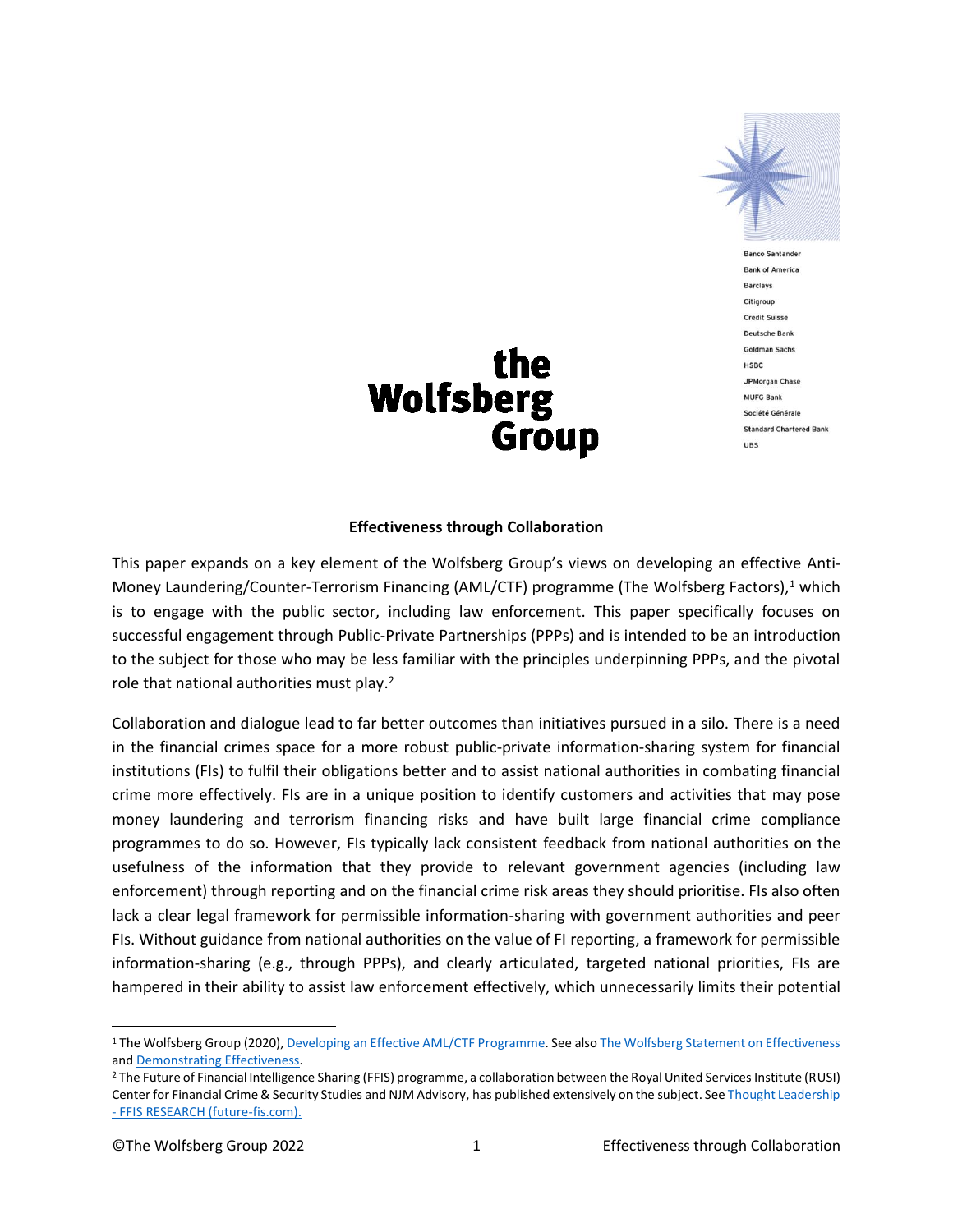contributions to the safety and security of the communities in which they operate. Thus, while government authorities, industry groups, think tanks, and others have spoken about the widely recognised value of establishing PPPs, this paper focuses on the requirements for creating effective ones, and the pivotal role that national authorities must play in that regard.

### **Communication of National Priorities**

AML/CTF frameworks that provide highly useful information to relevant government agencies are those informed by law enforcement and tailored to national AML/CTF law enforcement priorities (national priorities). Both government and industry increasingly recognise the urgent need for national authorities to establish national priorities so that FIs can focus their AML/CTF efforts and resources on activity of inherently higher value to law enforcement. In countries with multiple law enforcement agencies, it is particularly critical that a single, prioritised, and coordinated set of national priorities be identified by the relevant authorities for use by FIs. Clarity around national AML/CTF enforcement priorities will also provide necessary context for regulators and supervisors to measure an FI's AML/CTF effectiveness.

In March 2021, the Financial Action Task Force (FATF) published Guidance on Risk-Based Supervision,<sup>3</sup> which emphasises the need for supervisory authorities to focus their examinations of FIs on the effectiveness of FI financial crimes compliance programmes in addressing those AML/CTF risks that national authorities have identified as enforcement priorities*.* Similarly, in the U.S., the U.S. Department of the Treasury has published national AML/CTF priorities in accordance with the Anti-Money Laundering Act of 2020 and will subsequently issue regulations that direct FIs on how to address those priorities through their AML/CTF programmes, as well as guide supervisory authorities on how to assess these programmes.

When formulating their national priorities, the Wolfsberg Group (the Group) urges national authorities to resist being over-inclusive. A long list of national priorities is akin to having none at all, as it does not give sufficient direction to allow FIs to align their resources. Similarly, identifying broad offense categories without further prioritisation, is not helpful.<sup>4</sup> In addition to articulating and prioritising well-defined focus areas, national authorities should further arm FIs by sharing, to the extent permissible, specific actionable information and, at a minimum, up-to-date typologies specific to those national priorities. This process of setting national priorities must also recognise that not everything can be a priority and some lower value elements can and should be deprioritised.

## **Essential Elements of Effective Public-Private Partnerships**

PPPs often provide the most direct and impactful opportunity for FIs to collaborate with public sector stakeholders to identify and address financial crime risks. The Group believes that AML/CTF PPPs are most successful when:

<sup>3</sup> FATF (2021), [Guidance on Risk-Based Supervision.](https://www.fatf-gafi.org/media/fatf/documents/Guidance-Risk-Based-Supervision.pdf)

<sup>4</sup> For example, an offence category of "organised crime" is not very helpful given that it encompasses a wide range of offence conduct.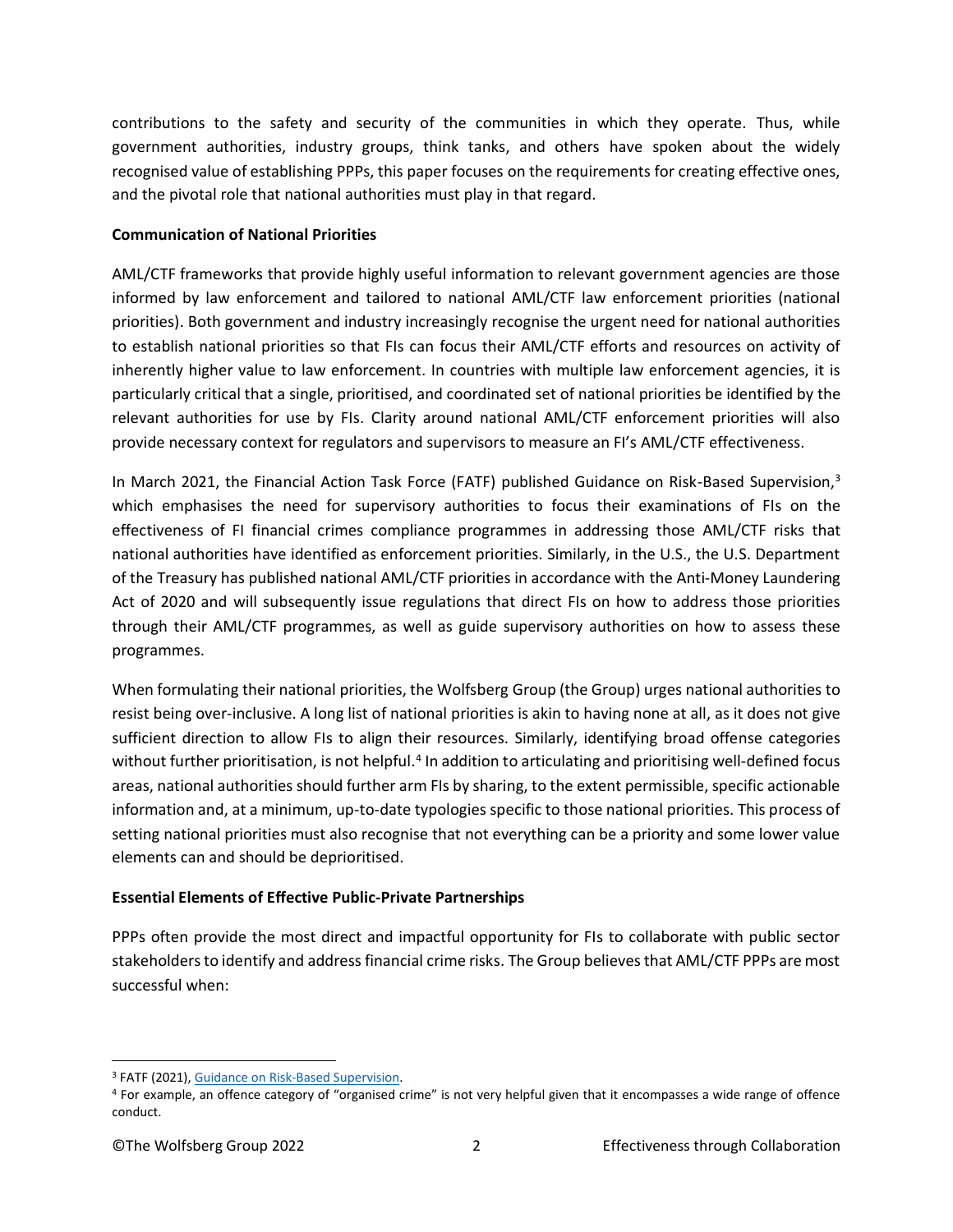- **The PPP receives active participation and sponsorship from senior public sector figures:** Seniorlevel participation signals clear political support for AML/CTF information-sharing and is more likely to encourage productive sharing of information by key public sector participants, including law enforcement. A similar level of support and sponsorship from FI leadership is equally important to the PPP's success.
- **The PPP meets regularly and has an established structure and membership:** A framework that brings participants together in person or virtually on a regular basis tends to create stronger working relationships and fosters greater trust which in turn promotes stronger, faster, and more effective collaboration. This may be enhanced by co-location of public and private sector staff.
- **The PPP membership is inclusive and multi-disciplinary:** A broad cross-section of financial industry actors (including smaller FIs and FinTechs), relevant national-level law enforcement agencies, key regulators and supervisors, NGOs and academics can enrich the collaboration by contributing insights from their respective vantage points.<sup>5</sup>
- **The PPP focuses on sharing actionable information:** Sharing specific information, including detailed typologies, that can be acted upon is far more valuable than general discussion about high-level typologies that provide little in the way of detail and do not promote or lend themselves to specific actions. 6
- **The PPP is supported by a legal framework for information-sharing:** A legal framework that permits and recognises information-sharing and collaboration is an essential requirement. Law enforcement, regulators, and supervisors should engage in rule making with national legislative bodies to drive necessary legislation and rules and regulators and supervisors should help the private sector understand the full extent of permissible information-sharing by providing clear guidance for the same. While significant progress has been made in many jurisdictions to improve legal frameworks with regard to public-private information-sharing (be that domestic, crossborder and intra-group), much more work needs to be done. Legally permissible private-private information-sharing is also key for FIs to investigate networks and payment flows effectively, as FIs otherwise have a limited view of relationships and activity.
- **The PPP information-sharing is multi-directional:** The value of AML/CTF collaboration with law enforcement is enhanced significantly when FIs can also share information with each other, when public sector participants do the same, and when PPPs collaborate with each other to the extent permissible. National authorities are in the best position to promote legislation or rule making authorising certain types of sharing or to broker engagement between PPPs in different countries, which can increase the effectiveness of the PPPs individually and collectively.<sup>7</sup>

<sup>5</sup> The sharing of tactical and law enforcement sensitive intelligence can be limited to carefully vetted sub-groups of the PPP, which can have the advantage of an added layer of trust and commitment.

<sup>&</sup>lt;sup>6</sup> Where sharing of actionable information is not legally permitted, stakeholders are encouraged to engage with the legislature and other competent authorities to educate on the value of tactical information-sharing for crime-reduction purposes and promote a legal framework that would permit such sharing with appropriate safeguards and controls. In the interim, participants should share whatever information can be shared that has the potential of adding value.

<sup>7</sup> Though certain categories of information often cannot be shared legally between PPPs cross-border, valuable strategic engagement (to include exchanges about typologies, trends, and national enforcement priorities) can take place and have the potential to enrich the participating PPPs.